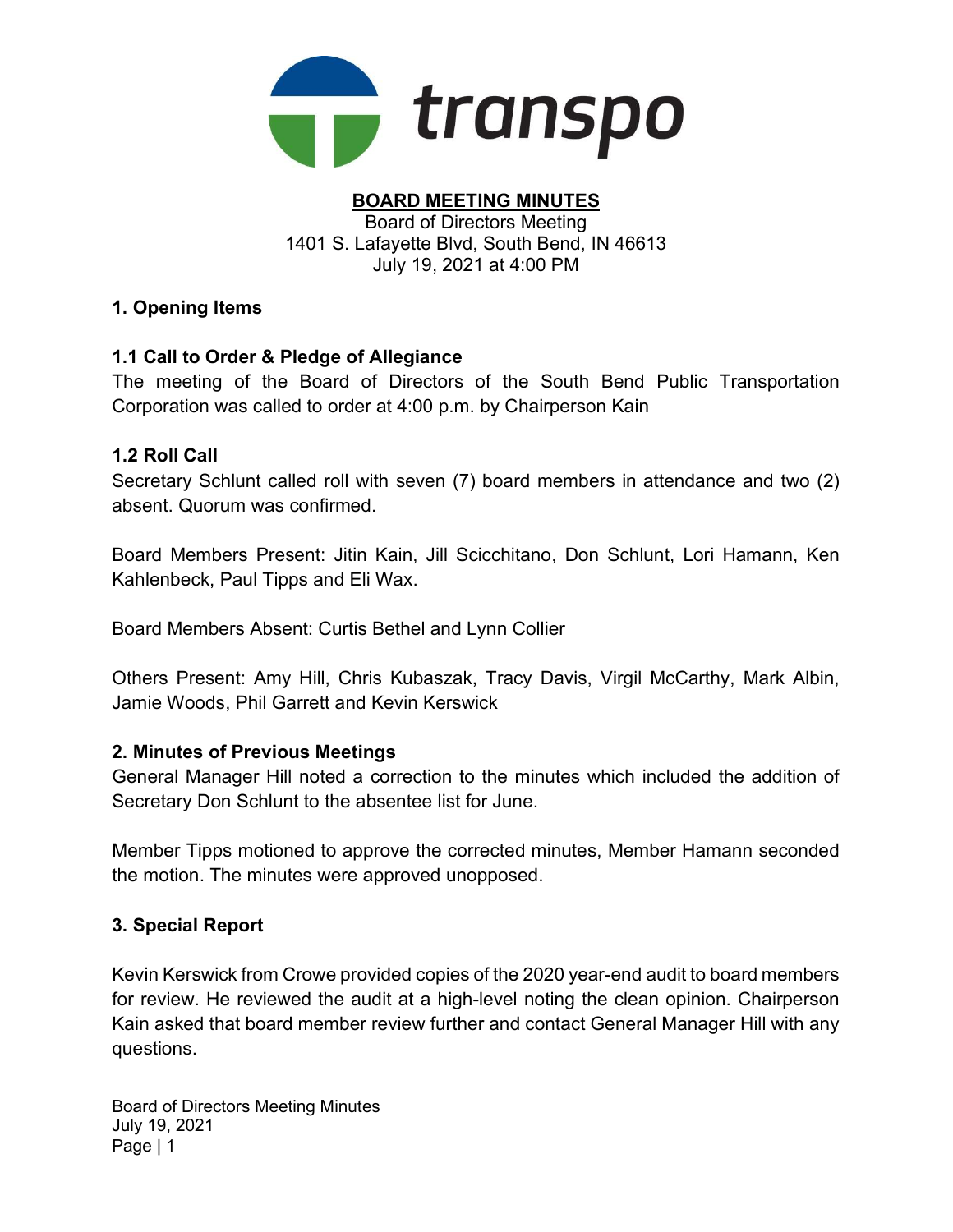## 4. Reports of Management & Staff

## 4.1 Operations Report

General Manager Hill reviewed the June Operations Report noting that fixed route ridership is up 47.03% compared to June 2020. When compared to June 2019 (pre-COVID), ridership is down 35%. YTD ridership is down 11.03% and continues to improve each month.

Access ridership is up 72.14% compared to June 2020, but is down 37.53% compared to June 2019 (pre-COVID). YTD Access ridership shows a decrease of 7.12%.

The Safety Report showed one (1) preventable accident, zero non-preventable accidents and yard accidents in June 2021.

The Passenger Service Reports were reviewed noting 11 fixed route reports received with six (6) unsubstantiated, five (5) monitored for future action and two (2) resulted in discipline.

Access received one (1) PSR which resulted in discipline for discourtesy.

There were two (2) PSRs reviewed for Admin with one being unsubstantiated and one being monitored for future action.

Member Hamann asked about the Token Transit options that were mentioned during the MACOG Policy Board Meeting. General Manager Hill responded that the electronic validation was launched on July 7. As part of the expanded program, mobile ticketing is now available for the Interurban Trolley and Access services.

Vice Chairperson Scicchitano asked about how Transpo's ridership compared to its peers. General Manager Hill noted that while recovery is still slow going, Transpo seems to be doing better than systems that rely heaving on commuters and as compared to peers within the state that are just now returning to full service. If things continue on track, ridership should continue to increase heading into the 2021-22 school year.

The full report was included in the board packet.

## 4.2 Finance Report

Controller Kubaszak reviewed the Finance report noting Passenger Revenue for the month of June was under budget by \$14,998.10. This trend will continue while ridership continues to be down. Bus pass purchases from the City of South Bend and Ride Guarantee program have helped reduce the deficit.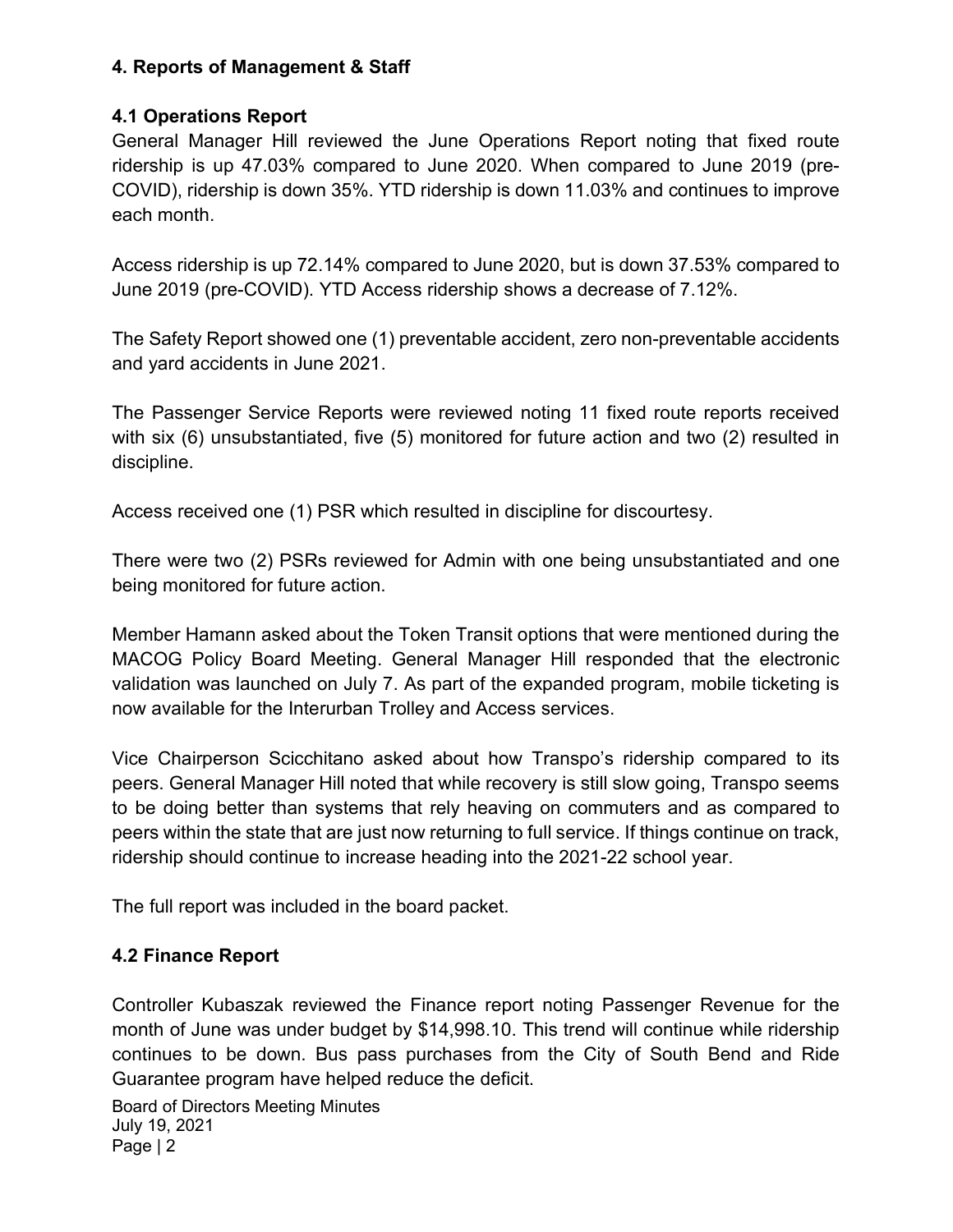Non-operating revenue is up with the receipt of the first property tax installment of 2021 which was \$320,000 over budget.

The cash forecast remains positive with the final payment made to Centier Bank on the last remaining loan. The only debt is the current Tax Anticipation Warrant.

Member Tipps asked if the property tax revenue is a set percentage and Controller Kubaszak responded that the rate is set through a local ordinance.

Chairperson Kain asked Controller Kubaszak about the 2022 Budget and he responded that copies of the draft budget were included in today's board materials. He asked that all board members take the time to review. General Manager Hill also noted that the draft would be reviewed in detail at an upcoming board meeting, but wanted to make sure all members had the opportunity to review first.

The full report was included in the board packet.

#### 4.3 Human Resource Report

Director Davis reviewed the report noting there were two (2) separations for the month of June. A new training class of three part-time fixed route operators has started. There were also two internal promotions with a Class B Mechanic moving into a Maintenance Manager position and Part-Time Fixed Route Operator moving into an Operations Street Supervisor position.

Director Davis reviewed the report noting there was one (1) administrative separation for May as a street supervisor left to pursue other opportunities. The position has already been filled with an internal promotion.

She also reviewed the remaining open positions. Chairperson Kain asked about the hiring challenges and Director Davis stated it continues to be difficult. General Manager Hill also commented that wages are determined by the collective bargaining agreement and while training pay was increased, the first-year salary for a fixed route operator is no longer competitive when compared to other transit and CDL-licensed positions.

The full report was included in the board packet.

#### 4.4 Maintenance Report

Board of Directors Meeting Minutes July 19, 2021 Page | 3 Director McCarthy reviewed the report noting that 40 Preventative Maintenance inspections were completed. He also reviewed the bus changes and service calls. Member Tipps asked about the number of Fixed Route service calls and Director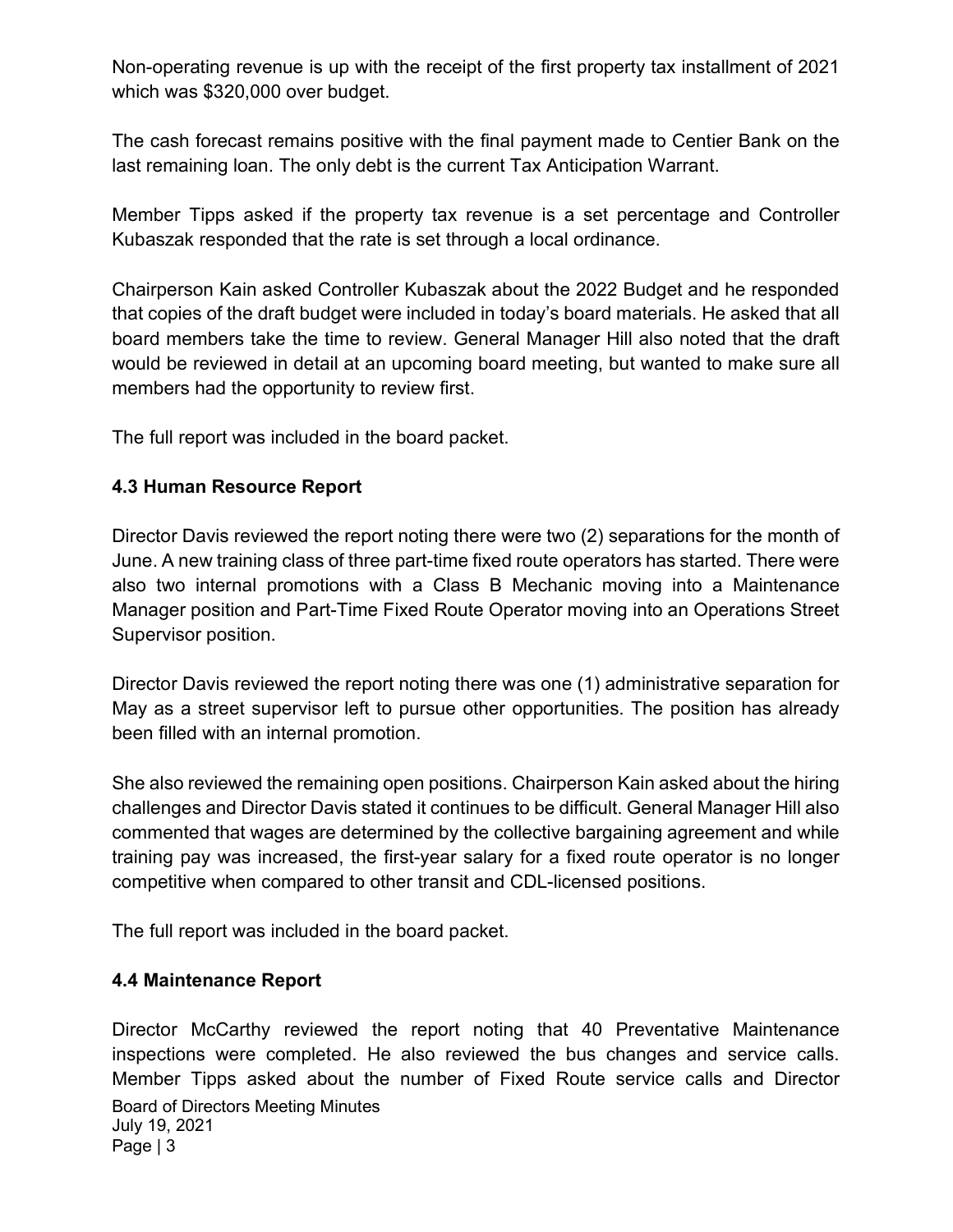McCarthy explained the numbers are consistent with past months, but are mostly related to the older Gillig fleet.

The full report was included in the board packet.

## 4.5 Marketing Report

Director Albin reviewed the Marketing report which included a summary of the SBCSC, School City of Mishawaka and Purdue Polytechnic ridership programs from the 2020-21 school year. He also noted the Summer Travel Program has had 4,723 rides through July 12.

Token Transit pass purchases increased for the month of June although ridership was down slightly. As previously mentioned, the electronic validation launched July 7.

The full report was included in the board packet.

## 4.6 Administrative Report

General Manager Hill reviewed the Administrative report. Transpo did not receive funding through the FTA Low/No Emission grant program. There were no CNG projects funded. The third round of Indiana VW Mitigation funds should be announced sometime in August.

She provided an update on staff training and professional development. In response to COVID-19, the National Transit Institute is offering online training. The training courses have always been free to transit agencies, but in-person classes often involved additional travel expenses to attend. There are 185 hours of training currently scheduled for administrative staff across all departments.

She also provided an update on the strategic plan implementation. The report was included in the board materials and she highlighted several areas including Financial Stability and Strength, Operational Excellence, Ridership Growth and Industry Leadership.

The full report was included in the board packet.

#### 5.0 Introductions to Resolutions

#### 5.1 RESOLUTION 22-2021

A RESOLUTION OF THE BOARD OF DIRECTORS OF THE SOUTH BEND PUBLIC TRANSPORTATION CORPORATION, SOUTH BEND, INDIANA APPROVING THE FINANCIAL TRANSACTIONS DURING THE MONTH OF JUNE WITHIN THE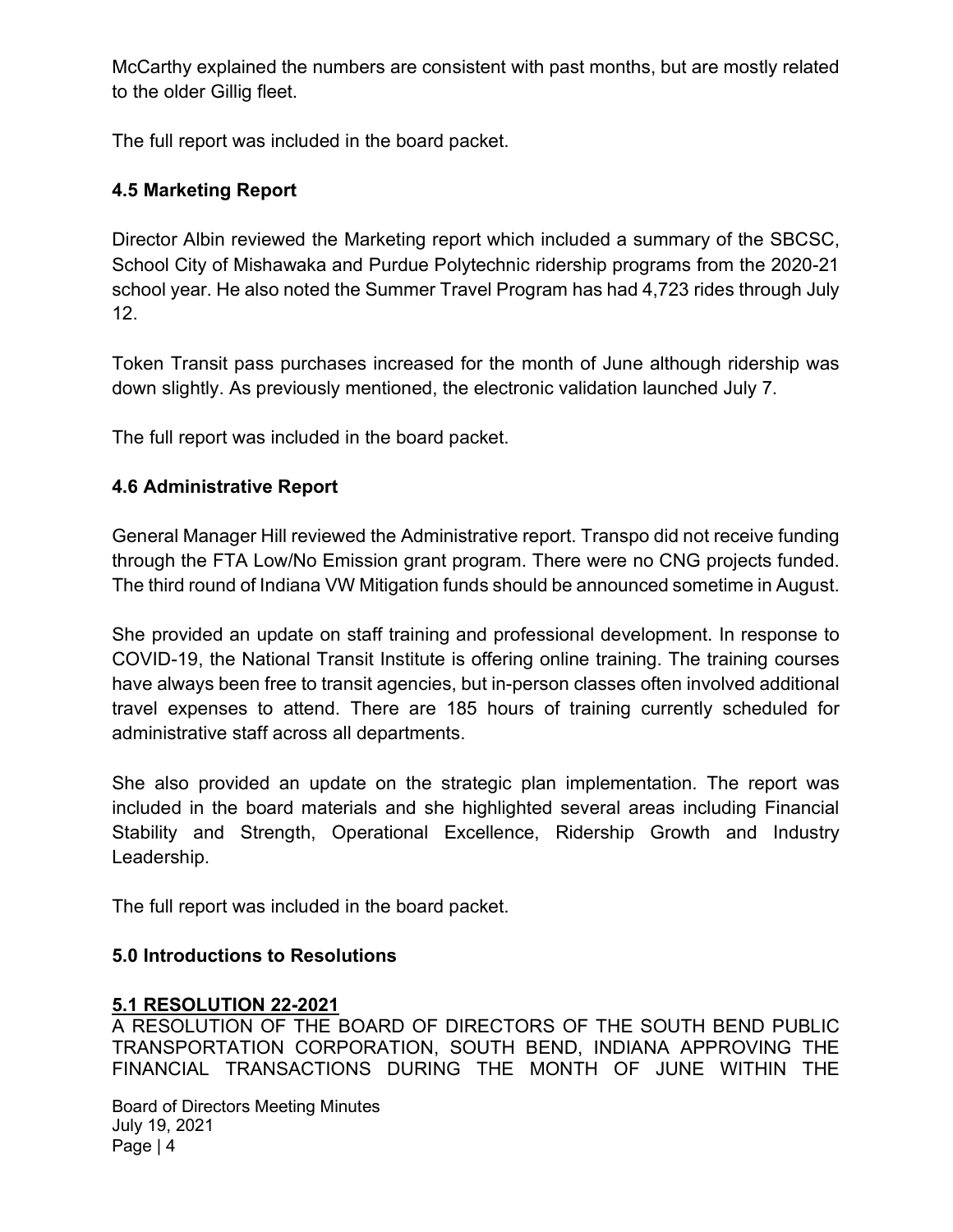CORPORATION'S CAPITAL IMPROVEMENT FUND.

Staff Report: Investments and payments were made from the Capital Improvement Fund during the month of June 2021. The Corporation's share, which is required by the Federal government, totaled \$242,835.71.

Member Tipps motioned to approve the Resolution 22-2021. Member Hamann seconded the motion. The motion passed 7-0.

## 5.2 RESOLUTION 23-2021

A RESOLUTION OF THE BOARD OF DIRECTORS OF THE SOUTH BEND PUBLIC TRANSPORTATION CORPORATION, SOUTH BEND, INDIANA APPROVING THE FINANCIAL TRANSACTIONS INCURRED DURING THE PAST THIRTY DAYS OF JUNE WITHIN THE CORPORATION'S PAYROLL & TRANSPORTATION FUND.

Staff Report: There were a total of 81 checks issued June 1-30 for a total disbursement of \$585,170.59.

Vice Chairperson Scicchitano motioned to pass Resolution 23-2021. Member Tipps seconded the motion. The motion passed 7-0.

#### 5.3 RESOLUTION 24-2021

A RESOLUTION OF THE BOARD OF DIRECTORS OF THE SOUTH BEND PUBLIC TRANSPORTATION CORPORATION, SOUTH BEND, INDIANA AUTHORIZING MANAGEMENT TO PROVIDE THE CITY OF SOUTH BEND WITH A DISCOUNT ON THE PURCHASE OF BUS PASSES TO ASSIST WITH THE WEATHER AMNESTY PROGRAM

Staff Report: An MOU was approved last year authorizing a one-time discount / donation of up to 175 adult 31-day bus passes in conjunction with the City's purchase of 175 bus passes a month for six months.

Member Hamann asked how the passes were distributed. General Manager Hill responded that Pam Meyer with DCI / City of South Bend purchases the passes which are in turn provided to the weather amnesty locations. They have continued to purchase passes this summer and General Manager Hill said she would follow-up to see how they are being distributed.

There was some additional discussion regarding the donation of 175 bus passes and it was agreed to table the resolution and review again in August.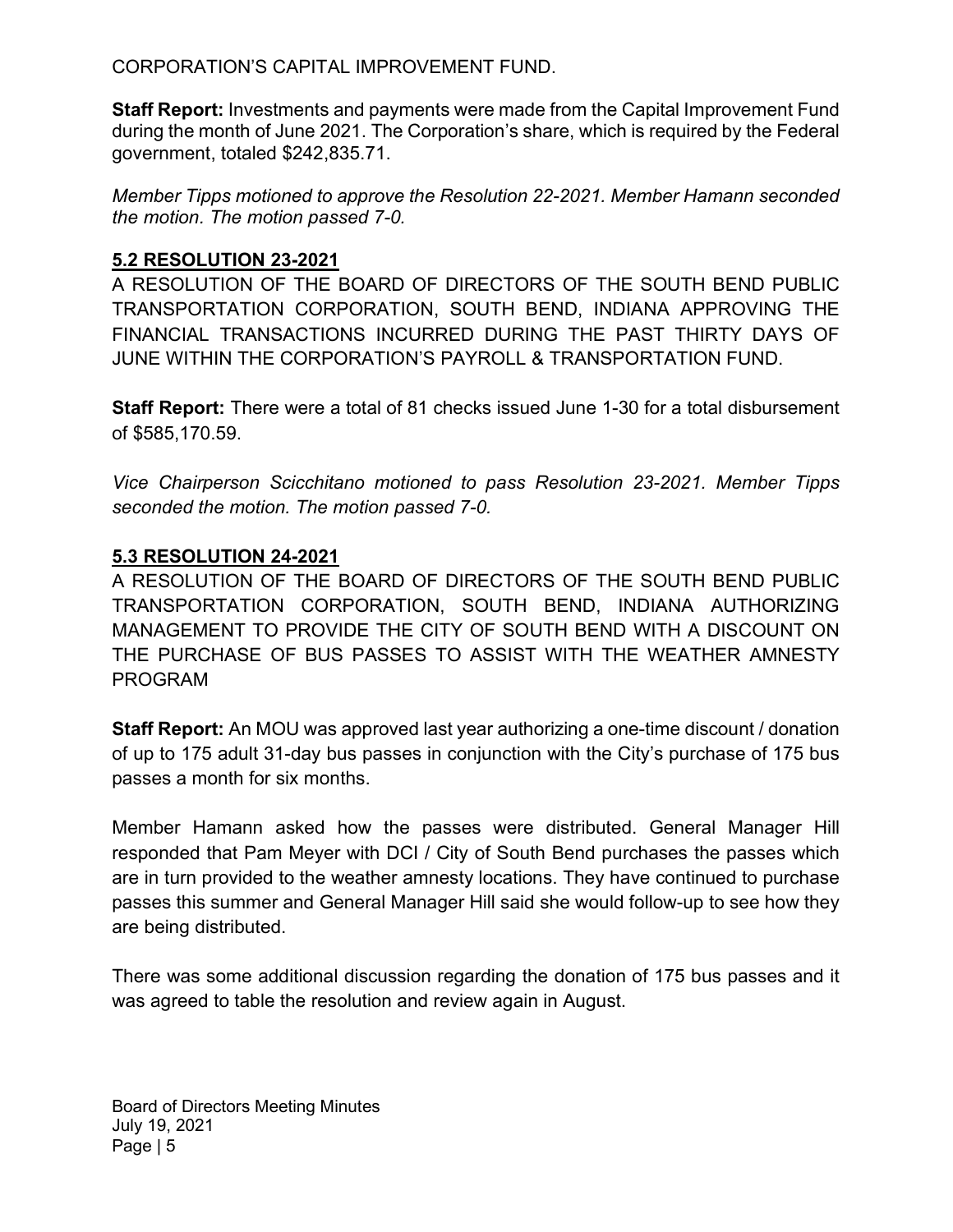Member Tipps motioned to table Resolution 24-2021. Member Wax seconded the motion. As an employee of the City of South Bend, Chairperson Kain abstained from voting. The motion passed 6-0.

## 5.4 RESOLUTION NO. 25-2021

A RESOLUTION OF THE BOARD OF DIRECTORS OF THE SOUTH BEND PUBLIC TRANSPORTATION CORPORATION, SOUTH BEND, INDIANA AUTHORIZING MANAGEMENT TO EXERCISE THE SECOND OF TWO (2) ONE-YEAR OPTIONS WITH THE UNIVERSITY OF NOTRE DAME, SAINT MARY'S COLLEGE AND HOLY CROSS COLLEGE

Staff Report: There is a contractual agreement in place for the Sweep route servicing the campuses which covers the cost of operating the service. This is the second and final option year under the current contract which includes a 3% increase to the hourly rate.

Vice Chairperson Scicchitano motioned to approve Resolution 25-2021. Member Hamann seconded the motion. The motion passed 7-0.

## 5.5 RESOLUTION NO. 26-2021

A RESOLUTION OF THE BOARD OF DIRECTORS OF THE SOUTH BEND PUBLIC TRANSPORTATION CORPORATION, SOUTH BEND, INDIANA APPROVING THE RENEWAL OF THE PURDUE POLYTECHNIC HIGH SCHOOL RIDERSHIP PROGRAM FOR THE 2021-2022 SCHOOL YEAR

Staff Report: The ridership program with PPHS launched last year and provides free rides for students showing their IDs. PPHS is billed a discounted rate of \$0.50 per ride. There were over 4,600 rides provided last school year.

There was some discussion regarding the discounted rate which is in line with other initiatives encouraging student ridership.

Member Hamann motioned to approve Resolution 26-2021. Member Tipps seconded the resolution. The motion passed 7-0.

#### 5.6 RESOLUTION NO. 27-2021

A RESOLUTION OF THE BOARD OF DIRECTORS OF THE SOUTH BEND PUBLIC TRANSPORTATION CORPORATION, SOUTH BEND, INDIANA APPROVNG THE RENEWAL AGREEMENT WITH IVY TECH COMMUNITY COLLEGE

Staff Report: Ivy Tech students, faculty and staff may purchase a \$20 validation sticker for their ID which provides free rides on Transpo's fixed routes. Ivy Tech is billed a discounted rate of \$0.50 per ride up to 30,000 rides and \$0.40 after.